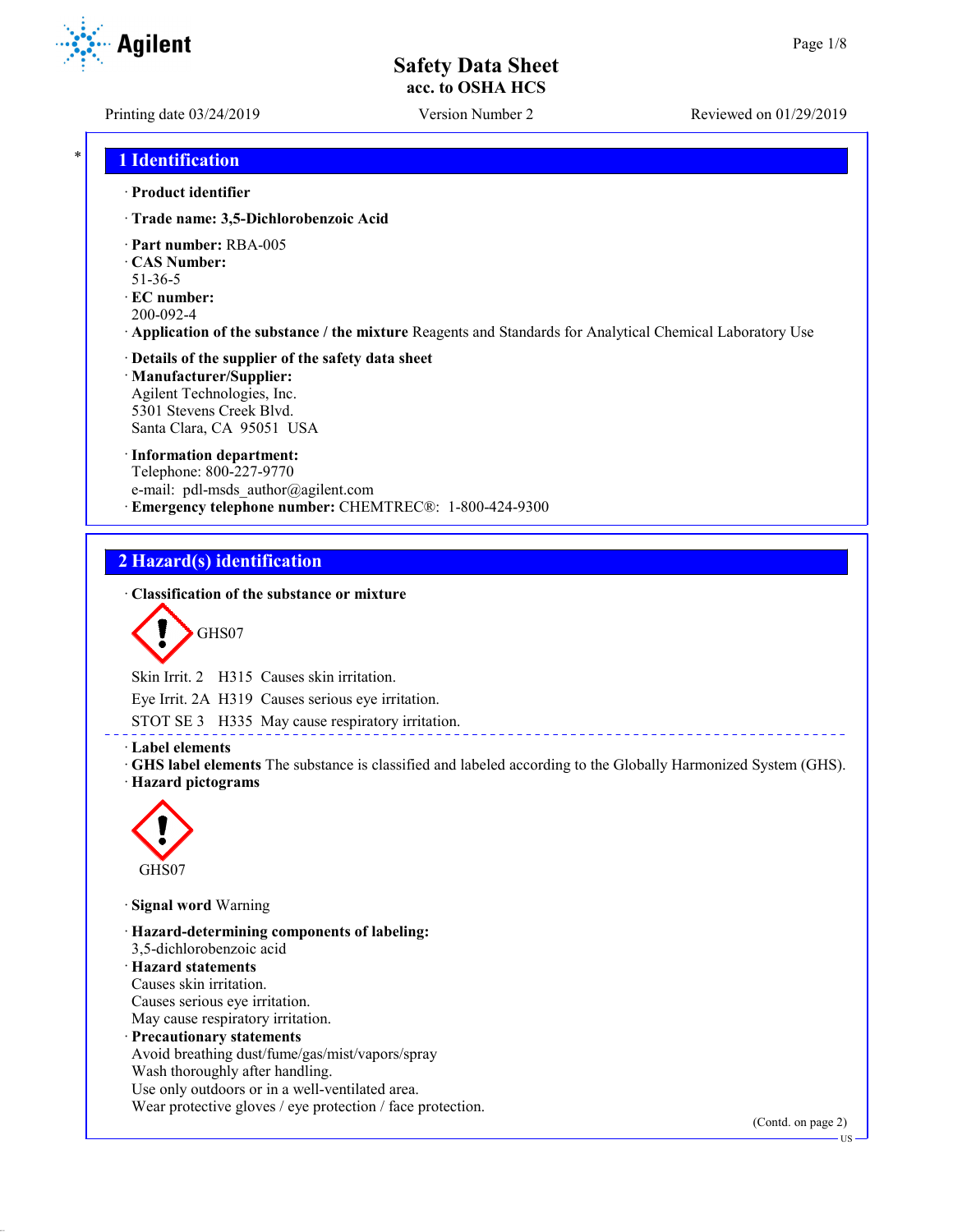Printing date 03/24/2019 Version Number 2 Reviewed on 01/29/2019

#### **Trade name: 3,5-Dichlorobenzoic Acid**

(Contd. of page 1) If on skin: Wash with plenty of water. IF INHALED: Remove person to fresh air and keep comfortable for breathing. If in eyes: Rinse cautiously with water for several minutes. Remove contact lenses, if present and easy to do. Continue rinsing. Call a poison center/doctor if you feel unwell. Specific treatment (see on this label). Take off contaminated clothing and wash it before reuse. If skin irritation occurs: Get medical advice/attention. If eye irritation persists: Get medical advice/attention. Store in a well-ventilated place. Keep container tightly closed. Store locked up. Dispose of contents/container in accordance with local/regional/national/international regulations. · **Classification system:** · **NFPA ratings (scale 0 - 4)** 2  $\overline{0}$  $\overline{0}$  $Health = 2$ Fire  $= 0$ Reactivity  $= 0$ · **HMIS-ratings (scale 0 - 4) HEALTH**  FIRE REACTIVITY  $\boxed{0}$  Reactivity = 0 2  $\boxed{0}$  $Health = 2$ Fire  $= 0$ · **Other hazards** · **Results of PBT and vPvB assessment** · **PBT:** Not applicable.

· **vPvB:** Not applicable.

## **3 Composition/information on ingredients**

- · **Chemical characterization: Substances**
- · **CAS No. Description**
- 51-36-5 3,5-dichlorobenzoic acid
- · **Identification number(s)**
- · **EC number:** 200-092-4

## **4 First-aid measures**

- · **Description of first aid measures**
- · **General information:** Immediately remove any clothing soiled by the product.
- · **After inhalation:** In case of unconsciousness place patient stably in side position for transportation.
- · **After skin contact:** Immediately wash with water and soap and rinse thoroughly.
- · **After eye contact:**

Rinse opened eye for several minutes under running water. If symptoms persist, consult a doctor.

- · **After swallowing:** If symptoms persist consult doctor.
- · **Information for doctor:**

· **Most important symptoms and effects, both acute and delayed** No further relevant information available.

(Contd. on page 3)

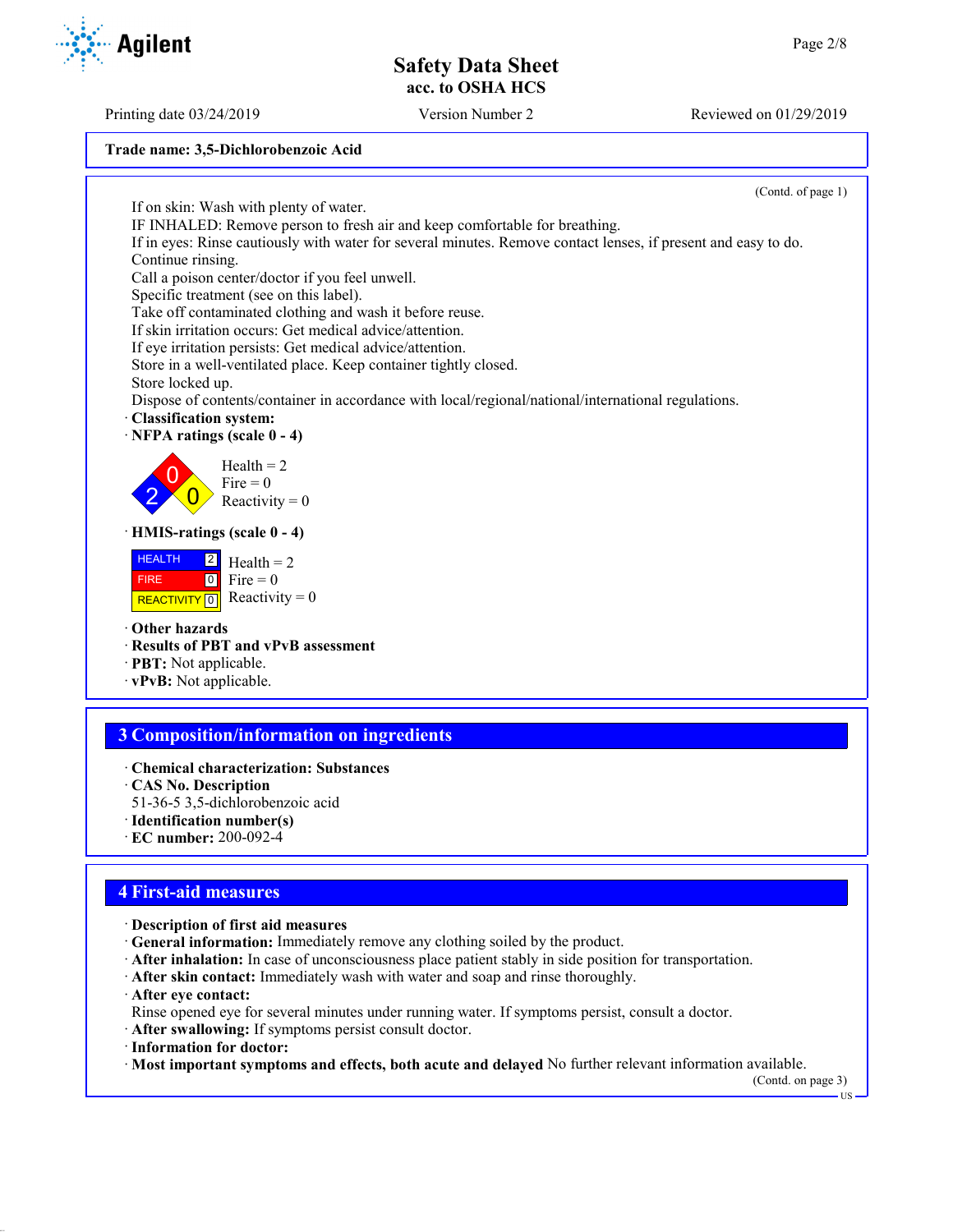Printing date 03/24/2019 Version Number 2 Reviewed on 01/29/2019

**Trade name: 3,5-Dichlorobenzoic Acid**

(Contd. of page 2)

· **Indication of any immediate medical attention and special treatment needed**

No further relevant information available.

## **5 Fire-fighting measures**

- · **Extinguishing media**
- · **Suitable extinguishing agents:** Use fire fighting measures that suit the environment.
- · **Special hazards arising from the substance or mixture** No further relevant information available.
- · **Advice for firefighters**
- · **Protective equipment:** No special measures required.

## **6 Accidental release measures**

- · **Personal precautions, protective equipment and emergency procedures** Not required.
- · **Environmental precautions:** Do not allow to enter sewers/ surface or ground water.
- · **Methods and material for containment and cleaning up:**
- Dispose contaminated material as waste according to item 13.
- Ensure adequate ventilation.
- · **Reference to other sections**
- See Section 7 for information on safe handling.
- See Section 8 for information on personal protection equipment.
- See Section 13 for disposal information.
- · **Protective Action Criteria for Chemicals**

· **PAC-1:**

Substance is not listed.

#### · **PAC-2:**

Substance is not listed.

· **PAC-3:**

Substance is not listed.

## **7 Handling and storage**

- · **Handling:**
- · **Precautions for safe handling** Ensure good ventilation/exhaustion at the workplace.
- · **Information about protection against explosions and fires:** No special measures required.
- · **Conditions for safe storage, including any incompatibilities**
- · **Storage:**
- · **Requirements to be met by storerooms and receptacles:** No special requirements.
- · **Information about storage in one common storage facility:** Not required.
- · **Further information about storage conditions:** Keep receptacle tightly sealed.
- · **Specific end use(s)** No further relevant information available.

## \* **8 Exposure controls/personal protection**

· **Additional information about design of technical systems:** No further data; see item 7.

(Contd. on page 4)

**HQ** 



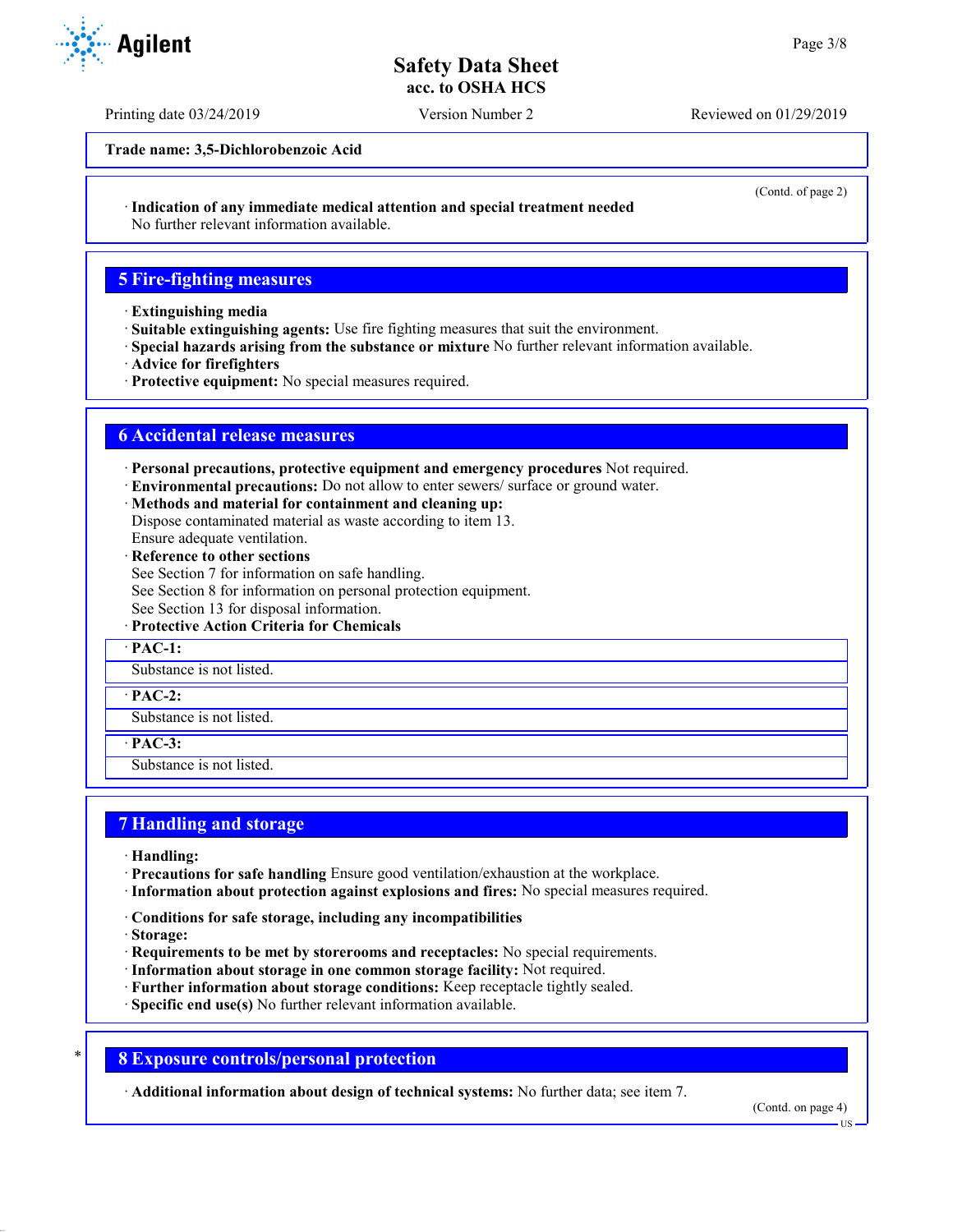Printing date 03/24/2019 Version Number 2 Reviewed on 01/29/2019

#### **Trade name: 3,5-Dichlorobenzoic Acid**

(Contd. of page 3)

· **Control parameters** · **Components with limit values that require monitoring at the workplace:** The following constituent is the only constituent of the product which has a PEL, TLV or other recommended exposure limit. The following constituents are the only constituents of the product which have a PEL, TLV or other recommended exposure limit. At this time, the remaining constituent has no known exposure limits. At this time, the other constituents have no known exposure limits. · **Additional information:** The lists that were valid during the creation were used as basis. · **Exposure controls** · **Personal protective equipment:** · **General protective and hygienic measures:** Keep away from foodstuffs, beverages and feed. Immediately remove all soiled and contaminated clothing. Wash hands before breaks and at the end of work. Avoid contact with the eyes and skin. · **Breathing equipment:** When used as intended with Agilent instruments, the use of the product under normal laboratory conditions and with standard practices does not result in significant airborne exposures and therefore respiratory protection is not needed. Under an emergency condition where a respirator is deemed necessary, use a NIOSH or equivalent approved device/equipment with appropriate organic or acid gas cartridge. · **Protection of hands:** Although not recommended for constant contact with the chemicals or for clean-up, nitrile gloves 11-13 mil thickness are recommended for normal use. The breakthrough time is 1 hr. For cleaning a spill where there is direct contact of the chemical, butyl rubber gloves are recommended 12-15 mil thickness with breakthrough times exceeding 4 hrs. Supplier recommendations should be followed. · **Material of gloves** For normal use: nitrile rubber, 11-13 mil thickness For direct contact with the chemical: butyl rubber, 12-15 mil thickness The selection of the suitable gloves does not only depend on the material, but also on further marks of quality and varies from manufacturer to manufacturer. · **Penetration time of glove material** For normal use: nitrile rubber: 1 hour For direct contact with the chemical: butyl rubber: >4 hours · **Eye protection:** Tightly sealed goggles \* **9 Physical and chemical properties** · **Information on basic physical and chemical properties** · **General Information**

- · **Appearance:**
	- **Form:** Powder
	-
- **Color:** Light grey<br> **Characteris**<br> **Characteris** Characteristic

(Contd. on page 5)

**Agilent**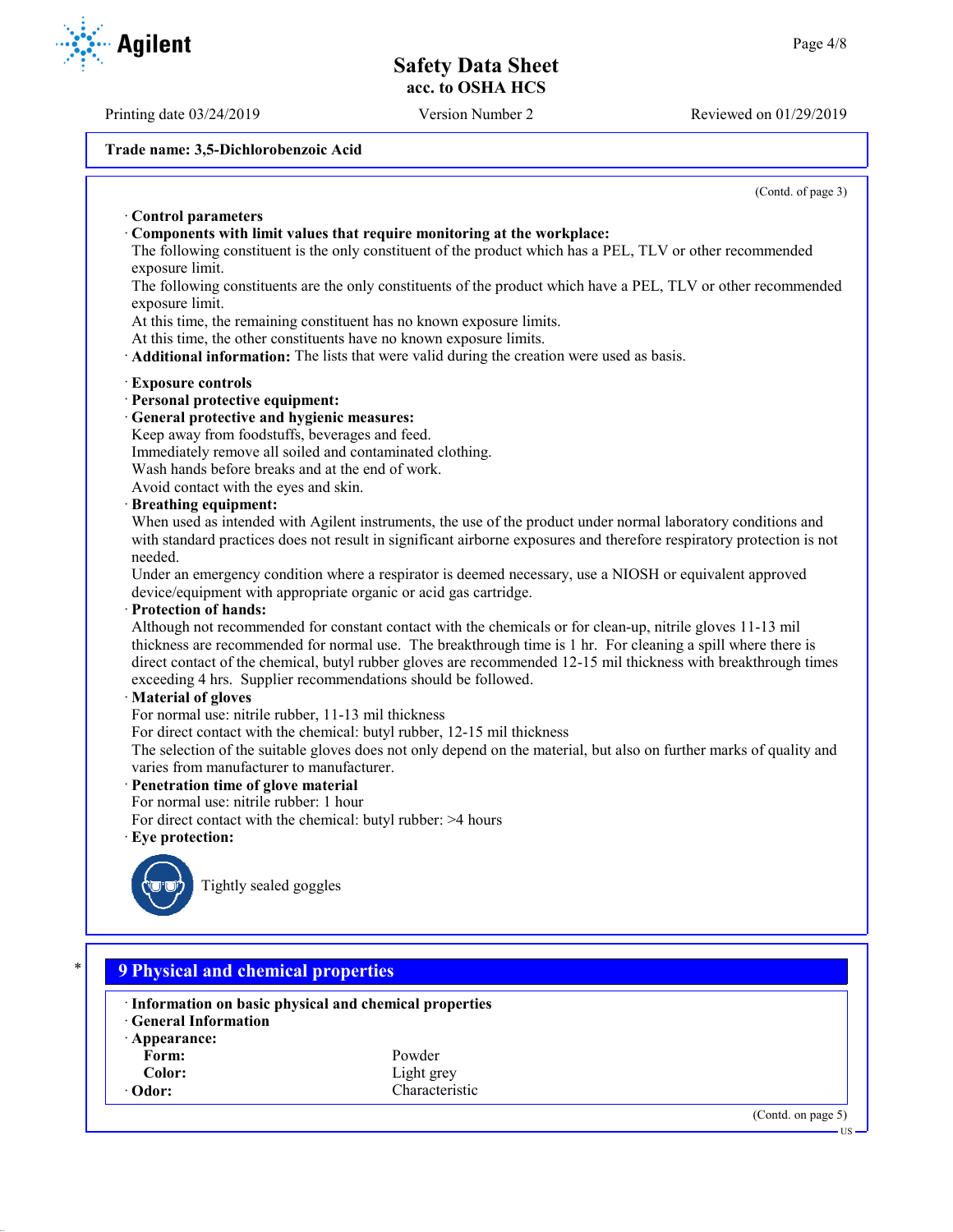**Trade name: 3,5-Dichlorobenzoic Acid**

|                                                            | (Contd. of page 4)                            |
|------------------------------------------------------------|-----------------------------------------------|
| Odor threshold:                                            | Not determined.                               |
| · pH-value:                                                | Not applicable.                               |
| Change in condition                                        |                                               |
| <b>Melting point/Melting range:</b>                        | 184-187 °C (363.2-368.6 °F)                   |
| <b>Boiling point/Boiling range:</b>                        | Undetermined.                                 |
| · Flash point:                                             | Not applicable.                               |
| · Flammability (solid, gaseous):                           | Product is not flammable.                     |
| · Decomposition temperature:                               | Not determined.                               |
| · Auto igniting:                                           | Not determined.                               |
| · Danger of explosion:                                     | Product does not present an explosion hazard. |
| · Explosion limits:                                        |                                               |
| Lower:                                                     | Not determined.                               |
| Upper:                                                     | Not determined.                               |
| · Vapor pressure:                                          | Not applicable.                               |
| · Density:                                                 | Not determined.                               |
| · Relative density                                         | Not determined.                               |
| · Vapor density                                            | Not applicable.                               |
| · Evaporation rate                                         | Not applicable.                               |
| Solubility in / Miscibility with                           |                                               |
| Water:                                                     | Insoluble.                                    |
| · Partition coefficient (n-octanol/water): Not determined. |                                               |
| · Viscosity:                                               |                                               |
| Dynamic:                                                   | Not applicable.                               |
| Kinematic:                                                 | Not applicable.                               |
| <b>VOC</b> content:                                        | $0.00\%$                                      |
|                                                            | $0.0$ g/l / 0.00 lb/gal                       |
| <b>Solids content:</b>                                     | 100.0%                                        |
| Other information                                          | No further relevant information available.    |

# **10 Stability and reactivity**

· **Reactivity** No further relevant information available.

- · **Chemical stability**
- · **Thermal decomposition / conditions to be avoided:** No decomposition if used according to specifications.
- · **Possibility of hazardous reactions** No dangerous reactions known.
- · **Conditions to avoid** No further relevant information available.
- · **Incompatible materials:** No further relevant information available.
- · **Hazardous decomposition products:** No dangerous decomposition products known.

(Contd. on page 6)

US



Printing date 03/24/2019 Version Number 2 Reviewed on 01/29/2019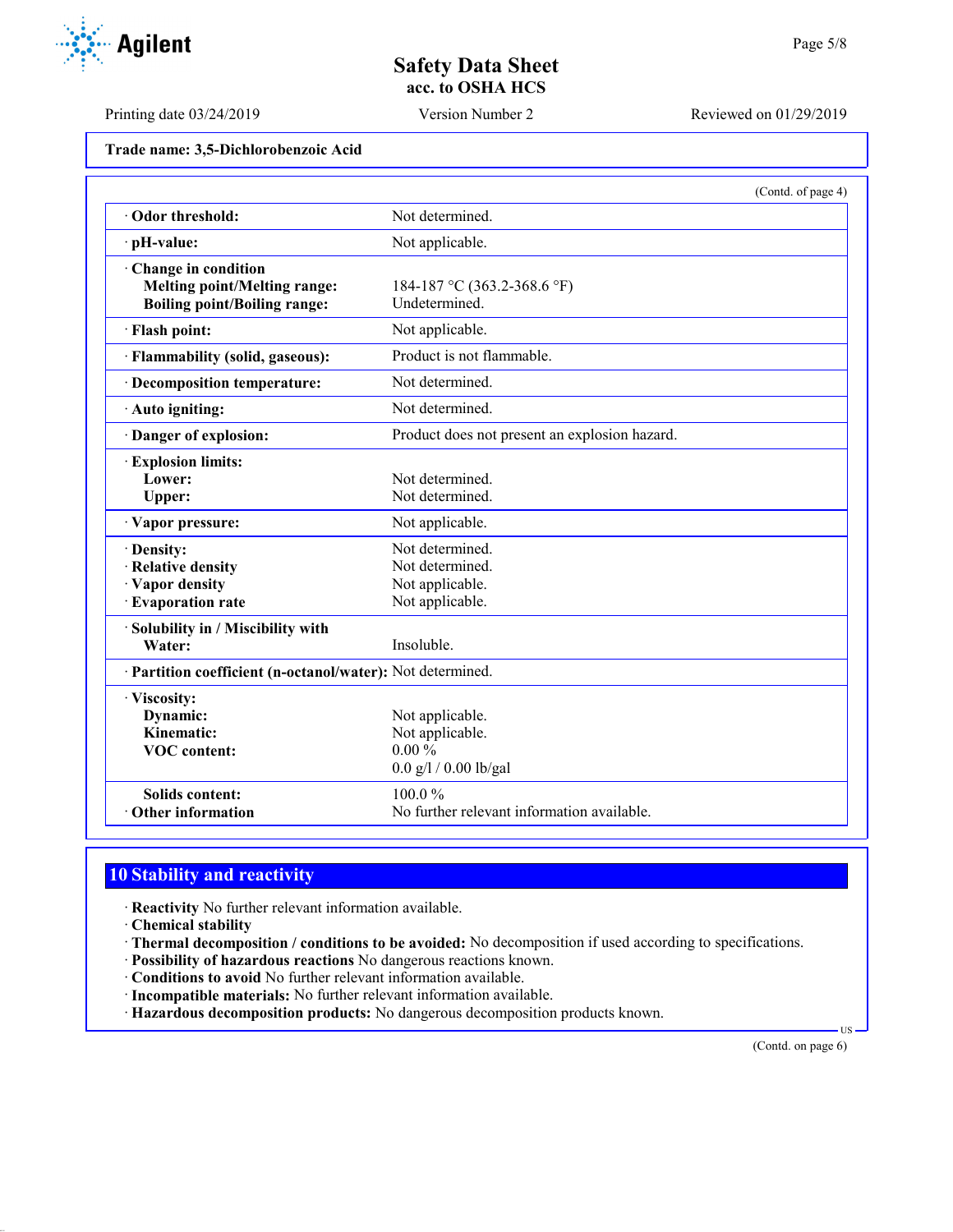Printing date 03/24/2019 Version Number 2 Reviewed on 01/29/2019

**Trade name: 3,5-Dichlorobenzoic Acid**

(Contd. of page 5)

## **11 Toxicological information**

· **Information on toxicological effects**

- · **Acute toxicity:**
- · **Primary irritant effect:**
- · **on the skin:** Irritant to skin and mucous membranes.
- · **on the eye:** Irritating effect.
- · **Sensitization:** No sensitizing effects known.
- · **Additional toxicological information:**
- · **Carcinogenic categories**
- · **IARC (International Agency for Research on Cancer)**

Substance is not listed.

· **NTP (National Toxicology Program)**

Substance is not listed.

## · **OSHA-Ca (Occupational Safety & Health Administration)**

Substance is not listed.

## **12 Ecological information**

- · **Toxicity**
- · **Aquatic toxicity:** No further relevant information available.
- · **Persistence and degradability** No further relevant information available.
- · **Behavior in environmental systems:**
- · **Bioaccumulative potential** No further relevant information available.
- · **Mobility in soil** No further relevant information available.
- · **Additional ecological information:**

· **General notes:**

Water hazard class 1 (Self-assessment): slightly hazardous for water

Do not allow undiluted product or large quantities of it to reach ground water, water course or sewage system.

- · **Results of PBT and vPvB assessment**
- · **PBT:** Not applicable.
- · **vPvB:** Not applicable.
- · **Other adverse effects** No further relevant information available.

# **13 Disposal considerations**

- · **Waste treatment methods**
- · **Recommendation:**

Must not be disposed of together with household garbage. Do not allow product to reach sewage system.

- · **Uncleaned packagings:**
- · **Recommendation:** Disposal must be made according to official regulations.

(Contd. on page 7)

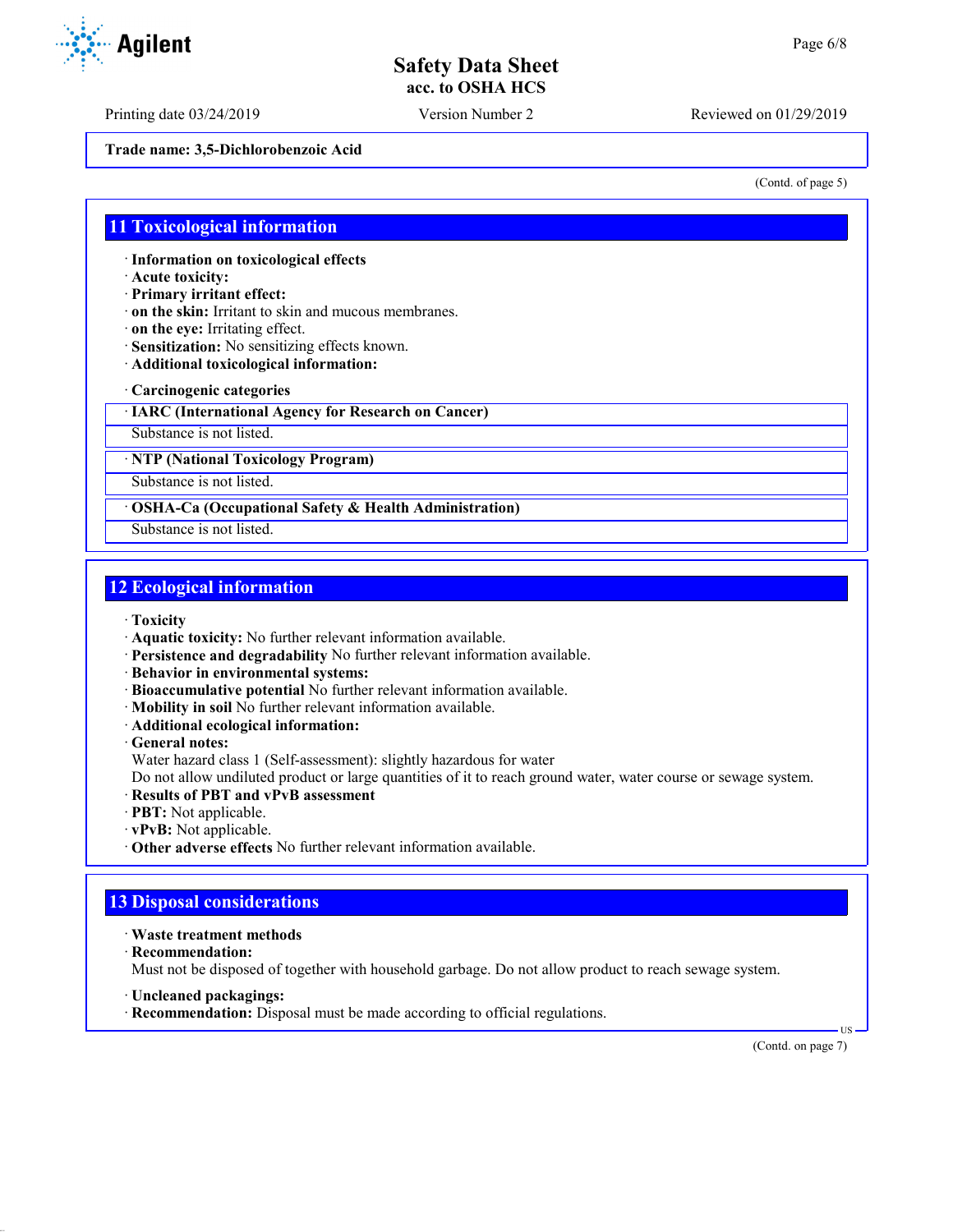Printing date 03/24/2019 Version Number 2 Reviewed on 01/29/2019

(Contd. of page 6)

**Trade name: 3,5-Dichlorobenzoic Acid**

| <b>14 Transport information</b>                           |                 |
|-----------------------------------------------------------|-----------------|
| ⋅ UN-Number<br>· DOT, ADN, IMDG, IATA                     | not regulated   |
| $\cdot$ UN proper shipping name<br>· DOT, ADN, IMDG, IATA | not regulated   |
| · Transport hazard class(es)                              |                 |
| · DOT, ADN, IMDG, IATA                                    |                 |
| $\cdot$ Class                                             | not regulated   |
| · Packing group                                           |                 |
| · DOT, IMDG, IATA                                         | not regulated   |
| · Environmental hazards:                                  | Not applicable. |
| Special precautions for user                              | Not applicable. |
| Transport in bulk according to Annex II of                |                 |
| MARPOL73/78 and the IBC Code                              | Not applicable. |
| · UN "Model Regulation":                                  | not regulated   |

## **15 Regulatory information**

· **Safety, health and environmental regulations/legislation specific for the substance or mixture** · **Sara**

· **Section 355 (extremely hazardous substances):**

Substance is not listed.

· **Section 313 (Specific toxic chemical listings):**

Substance is not listed.

· **TSCA (Toxic Substances Control Act):**

Substance is listed.

· **TSCA new (21st Century Act): (Substances not listed)**

51-36-5 3,5-dichlorobenzoic acid

· **Proposition 65**

· **Chemicals known to cause cancer:**

Substance is not listed.

· **Chemicals known to cause reproductive toxicity for females:**

Substance is not listed.

· **Chemicals known to cause reproductive toxicity for males:**

Substance is not listed.

· **Chemicals known to cause developmental toxicity:**

Substance is not listed.

· **Carcinogenic categories**

· **EPA (Environmental Protection Agency)**

Substance is not listed.

(Contd. on page 8)